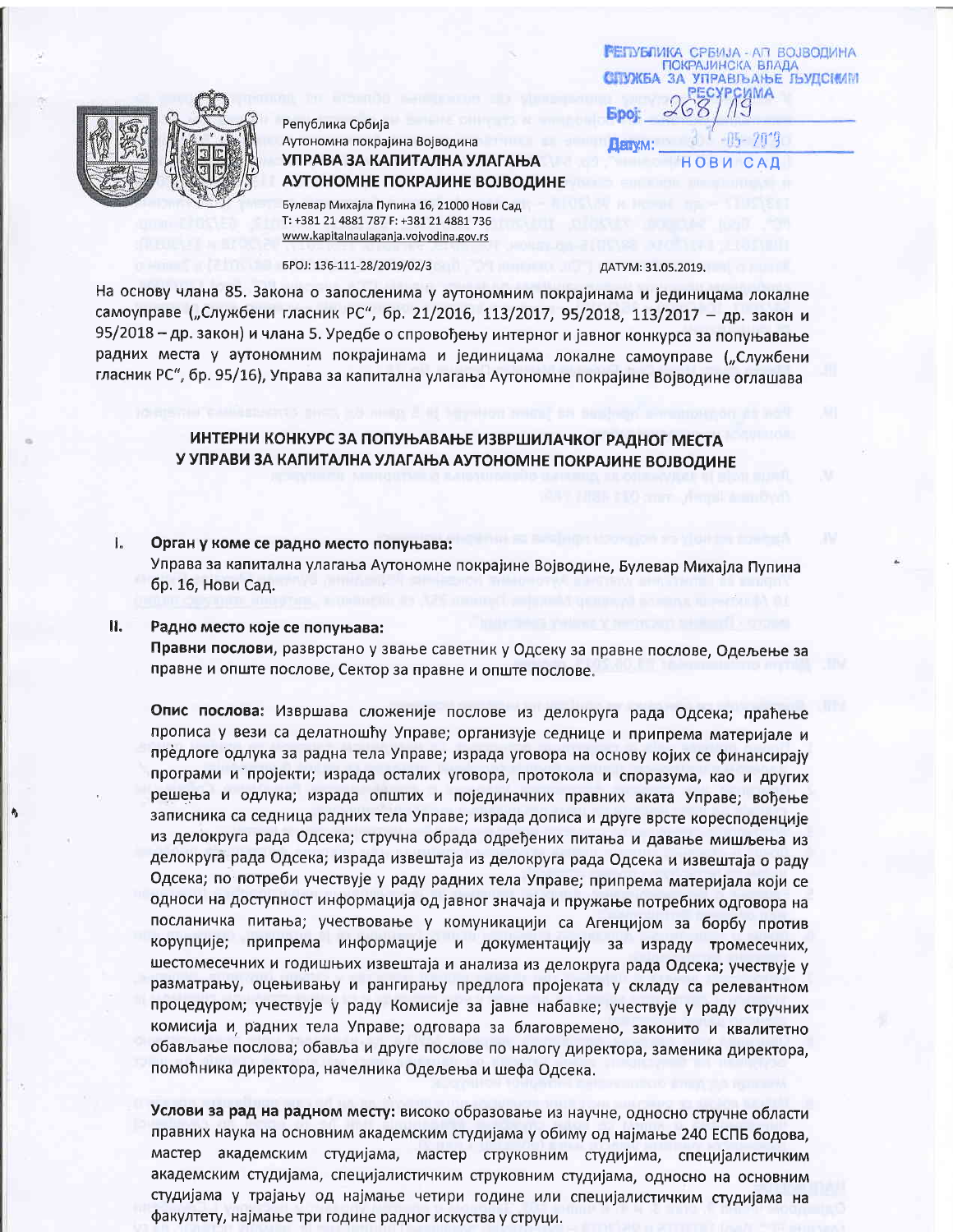У изборном поступку проверавају се: познавање области из делокруга Управе за капитална улагања АП Војводине и стручно знање из области рада на радном месту: Одлука о образовању Управе за капитална улагања Аутономне покрајине Војводине ("Сл. лист АП Војводине", бр. 54/2014); Закон о запосленима у Аутономним покрајинама и јединицама локалне самоуправе ("Сл. гласник РС", бр. 21/2016, 113/2017, 95/2018, 113/2017 - др. закон и 95/2018 - др. закон); Закон о буџетском систему ("Сл. гласник РС", број 54/2009, 73/2010, 101/2010, 101/2011, 93/2012, 63/2013, 63/2013-испр. 108/2013, 142/2014, 68/2015-др.закон, 103/2015, 99/2016, 113/2017, 95/2018 и 31/2019); Закон о јавним набавкама ("Сл. гласник РС", број 124/2012, 14/2015 и 68/2015) и Закон о слободном приступу информацијама од јавног значаја ("Сл. гласник РС", број 120/2004, 54/2007, 104/2009 и 36/2010) - усмено и вештина комуникације - усмено, кроз разговор са кандидатом.

Ш. Место рада: Нови Сад, Булевар Михајла Пупина бр. 25.

- IV. Рок за подношење пријаве на јавни конкурс је 8 дана од дана оглашавања интерног конкурса на огласној табли.
- V. Лице које је задужено за давање обавештења о интерном конкурсу: Љубиша Јарић, тел: 021 4881 769.

#### VI. Адреса на коју се подноси пријава за интерни конкурс:

Управа за капитална улагања Аутономне покрајине Војводине, Булевар Михајла Пупина 16 /фактичка адреса Булевар Михајла Пупина 25/, са назнаком "интерни конкурс: радно место - Правни послови у звању саветник".

# VII. Датум оглашавања: 03.06.2019. године

# VIII. Докази који се прилажу уз пријаву на интерни конкурс:

- 1. Поред пријаве која је својеручно потписана, са наведеном адресом за пријем поште, адресом електронске поште и бројем телефона, прилаже се радна биографија;
- 2. Оригинал или оверена фотокопија Уверења о држављанству Републике Србије, не старије од шест месеци од дана оглашавања интерног конкурса;
- 3. Фотокопија личне карте, односно испис очитане биометријске личне карте;
- 4. Доказ о стручној спреми према условима (оригинал или оверена фотокопија дипломе којом се потврђује стручна спрема);
- 5. Решење о распоређивању, односно решење да је службеник нераспоређен (оригинал или оверена фотокопија);
- 6. Доказ о положеном државном стручном испиту (уколико га је положио, оригинал или оверена фотокопија);
- 7. Фотокопија доказа о најмање три година радног искуства у струци (потврда, решење, уговори и други акти којима се доказује у ком периоду и са којом стручном спремом је стечено радно искуство);
- 8. Оригинал или оверена фотокопија уверења МУП-а да кандидат није правноснажно осуђиван на безусловну казну затвора од најмање шест месеци, не старије од шест месеци од дана оглашавања интерног конкурса;
- 9. Изјава којом се учесник интерног конкурса опредељује да ли ће сам прибавити доказе о чињеницама о којим се води службена евиденција или ће то орган по службеној дужнности учинити уместо њега (образац 1 или 2).

# НАПОМЕНА:

Одредбом члана 9. став 3. и 4. и члана 103. Законом о општем управном поступку ("Службени гласник РС", број 18/2016 и 95/2018 - аутентично тумачење) прописано је, између осталог, да су